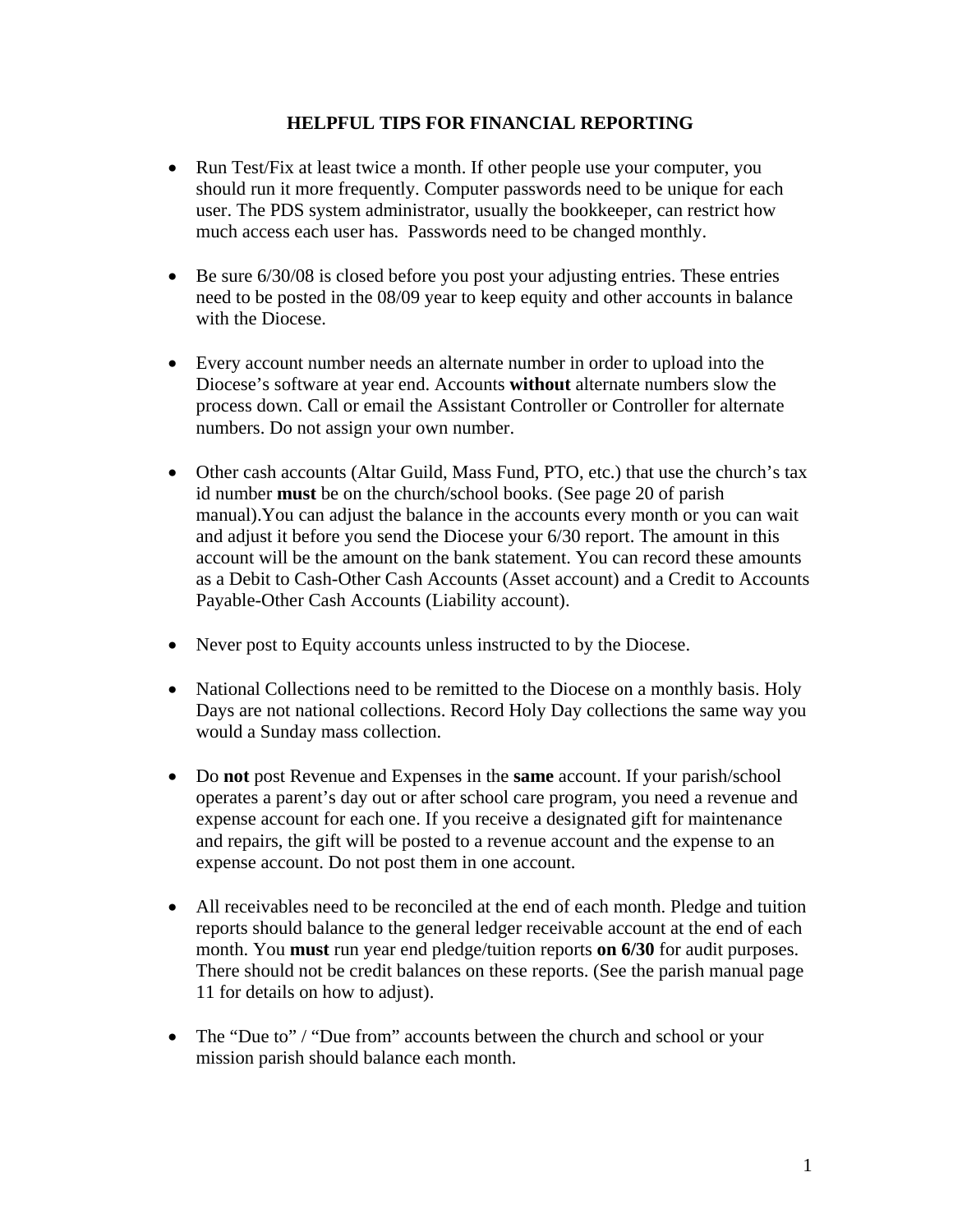- Deposits posted to the general ledger need to match the amount on the deposit slip. Do not post two different amounts that add up to the validated deposit slip. (See page 6 of parish manual)
- Do not use the PDS program in Expenses to void checks if you have all ready reconciled that month's bank statement. Use a journal entry and enter in the current month. **Never post to a closed period**.
- Bank reconciliations need to be completed every month. There should not be outstanding deposits on your bank reconciliation for longer then the preceding month. Example: In October you should only have October outstanding deposits. When you do November, those should have cleared. If they haven't you will need to research why and where are the deposits.
- **Pay Vendors directly**. Do not allow employees or contracted individuals to make purchases and then be reimbursed for them. An example would be: John Doe is installing some computers in the school. He orders the equipment from Dell and then invoices the school in his name for the equipment and his labor for installation. Or a speaker presents a talk and the employee hosting the talk, pays the speaker and submits an invoice to the church for reimbursement. This can cause problems with issuing 1099's at year end. In these 2 examples, John Doe's 1099 will be for the total amount, including the equipment cost. The speaker wouldn't receive a 1099 as the payment was not made by the church directly to her.
- Checks written to the Diocese at the end of the year (6/30) for cathedraticum, loans, deposits, payroll, etc. need to be mailed in time for the Accounting Office at the Diocese to process them. If you think that they will not be received in time, you need to **date these checks in July and do a Journal Entry in June to accrue them**. **Do not back date checks**. An example of an accrual entry dated 6/30 would be: Debit Cathedraticum Expense for the amount due, Debit Priest Pension Expense for the amount due, Debit Lay Pension Expense for the amount due and Credit A/P-Due to Diocese for any amount owed the Diocese or Credit Accounts Payable for any other checks not related to Diocese for the total amount of the check. When you write your check in July, you will Debit Accounts Payable. This process of an accrual entry needs to be used for all invoices dated in the prior year, but being paid in the next year.
- Back ups to your PDS programs should be done at least weekly. See page 37 of the parish manual.
- Appendix C in the Parish Manual has a brief summary of what each account in PDS is used for. Please refer to this when you are in doubt of what account you should use.